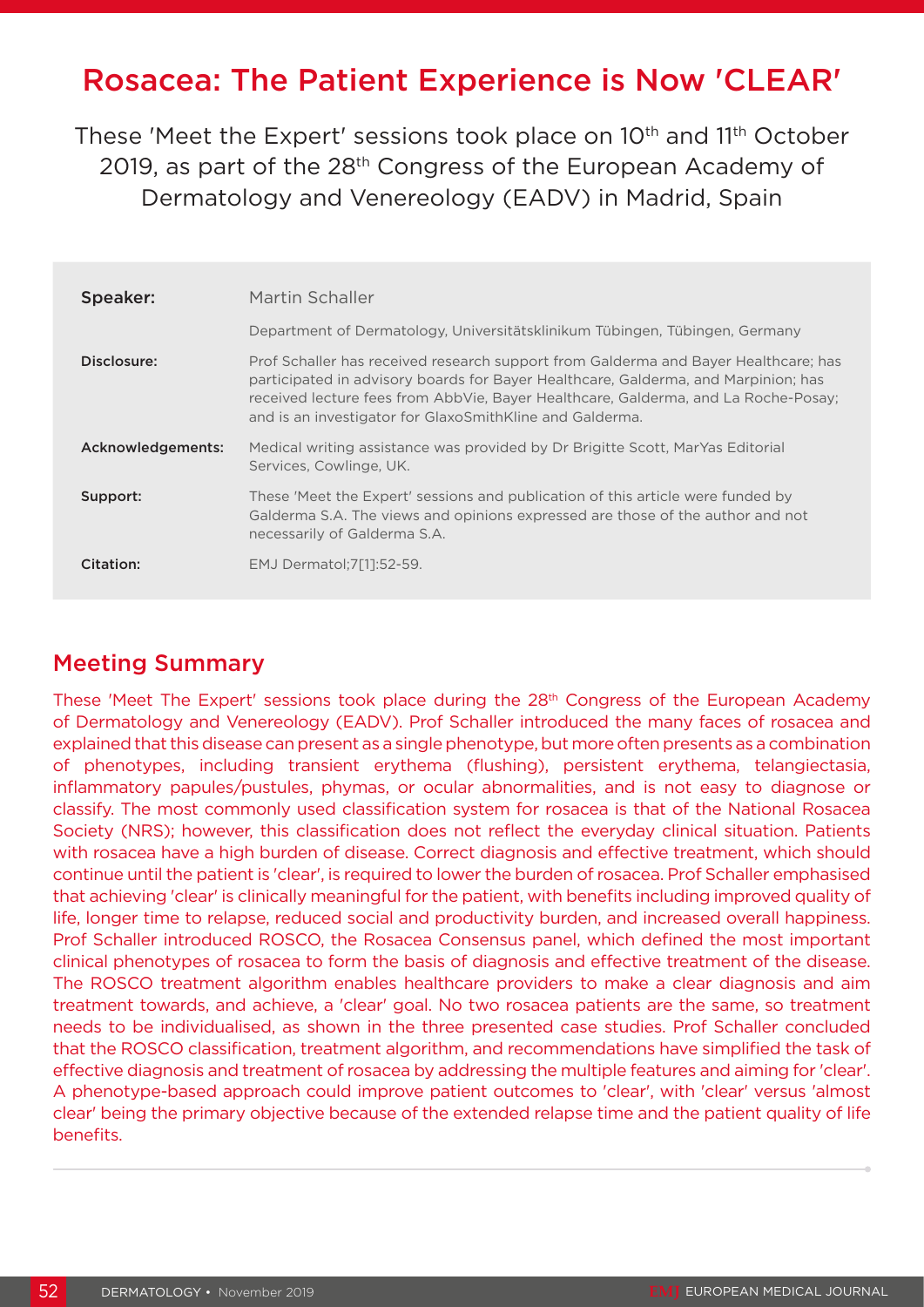## Rosacea: The Patient Experience is Now 'CLEAR'

## Professor Martin Schaller

#### The Many Faces of Rosacea

Prof Schaller posed the question "what makes rosacea so special?" and explained that the manifestations of rosacea are very varied, including papules, pustules, oedema, and erythema. Rosacea can present with multiple features, alone or simultaneously; therefore, it is not easy to diagnose and classify this disease.

The most commonly used classification system for rosacea is that of the NRS in which the condition is classified by subtype: erythematotelangiectatic (ETR), papulopustular (PPR), phymatous, or ocular., The NRS classification system is used worldwide in clinical studies and forms the basis of treatment algorithms; however, this classification does not reflect the everyday clinical situation.

Rosacea can sometimes present as a single phenotype2 and patients with such presentation are appropriate for the NRS classification (e.g., patients with only erythema fit into ETR, patients with only papules and pustules fit into PPR). Most patients, however, have an overlap of subtypes, e.g., papules, pustules, and erythema or papules, pustules, and ocular rosacea.

The problem with the NRS classification system as a basis for treatment of patients with rosacea is clearly demonstrated with ETR. If a patient is classified as having ETR, it is important to know whether this takes the form of erythema or telangiectasia because these conditions are treated very differently. Erythema can be successfully treated with some topical treatments, e.g., brimonidine, whereas the use of topical treatments does not improve telangiectasia, which requires laser treatment. To combine these two subtypes in the same classification does not make sense when diagnosing and treating rosacea; it would make more sense to define certain phenotypes of rosacea.

Prof Schaller explained that rosacea presents more often as a combination of phenotypes: transient erythema (flushing), persistent erythema (mainly induced by vasodilation or inflammation), telangiectasia, inflammatory papules/pustules,

phymas, or ocular abnormalities.2 For example, a patient with a combination of different phenotypes, such as papules, pustules, erythema, and ocular rosacea, requires treatment for each of these signs, and it would not make sense to classify the patient's rosacea purely as PPR because this would miss all the other signs and preclude their treatment.

Prof Schaller introduced ROSCO, which defined the most important clinical phenotypes of rosacea to form the basis of diagnosis and effective treatment of the many types of rosacea.

#### The Burden of Disease

According to Prof Schaller, it is important to understand the burden of disease beyond visible features. Rosacea is a disease of the face and is visible to everybody; therefore, patients with rosacea have a high burden of disease. The best way to measure burden of disease for a patient is to measure their quality of life. The Dermatology Life Quality Index (DLQI) scores from no impact on life at all (score 0 or 1) to extremely large impact on life (score 21–30).

The results of a global survey, in which 710 rosacea patients were asked about the effect of rosacea on their quality of life (using the DLQI), showed that almost one-third of the patients (31%) reported that rosacea had at least a very large impact on their lives (score 11–20; 22%) or an extremely large impact (score 21-30; 9%). Furthermore, a total of 86% of patients had changed their daily activities or lives to avoid triggers and over half of patients reported that their condition had affected their work or study.<sup>3</sup> These results show how the daily lives of patients with rosacea are very much affected by this disease.

#### Aiming for 'Clear': How Long Should the Rosacea Patient be Treated for?

To lower the burden of rosacea requires correct diagnosis and effective treatment. Prof Schaller emphasised that it is most important to not stop treatment when the patients are 'almost clear' of rosacea signs (Investigator's Global Assessment [IGA] score 1), but to continue treatment until the patients are completely 'clear' (IGA 0), which is time consuming. Figure 1 shows that the transition from 'almost clear' to 'clear' can take another 10 weeks of treatment, but it is important for the patient to have no remaining signs and to receive the treatment to enable this success criterion.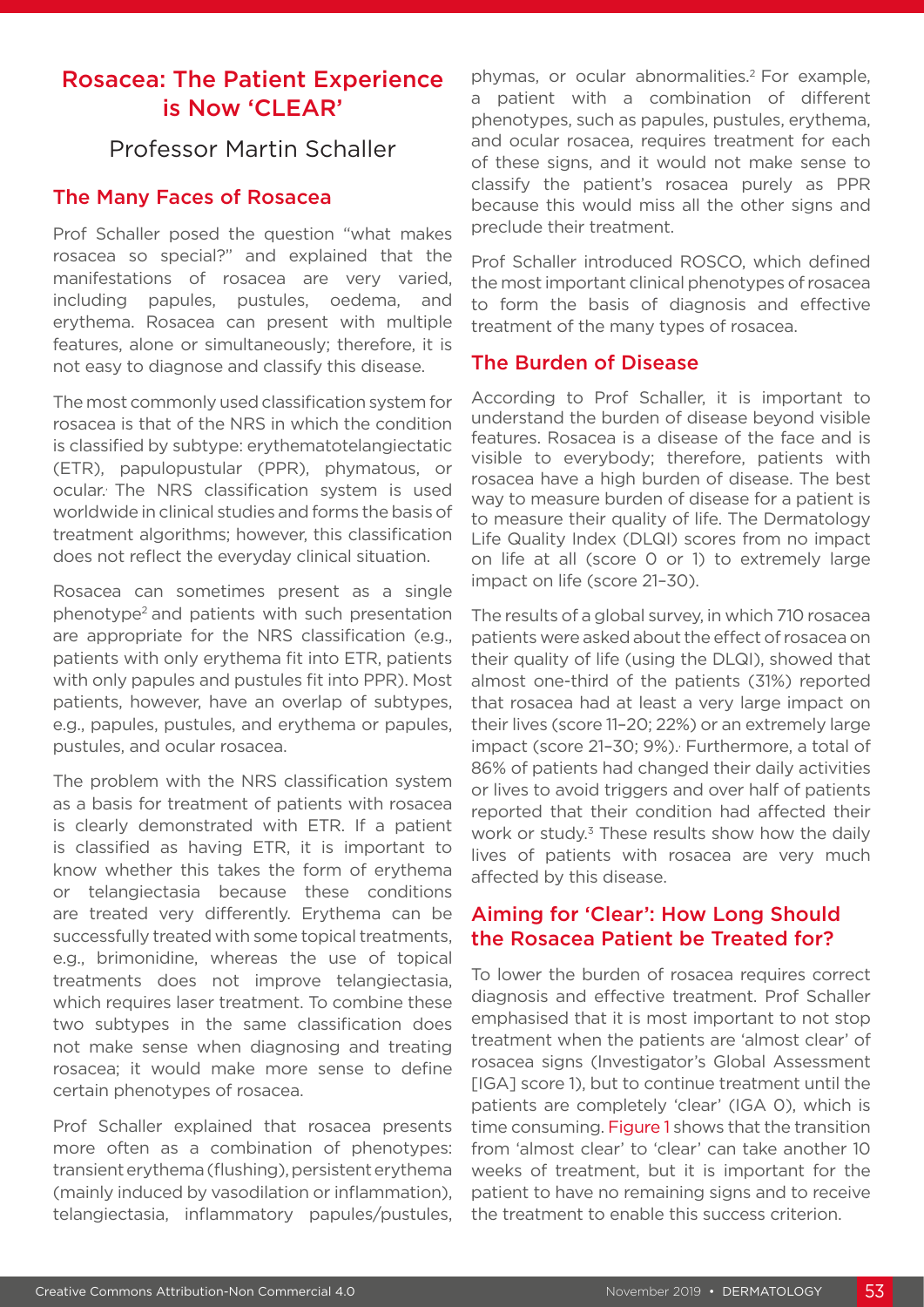

'Almost clear' (IGA 1) 'Clear' (IGA 0)



#### Figure 1: How long should the rosacea patient be treated?

A) shows that the patient was 'almost clear' at 14 weeks and the last step from 'almost clear' to 'clear' was 10 weeks. B) shows that the patient was 'almost clear' after 12 weeks but a further 9 weeks of treatment were required for the patient to be completely 'clear'.

IGA: Investigator's Global Assessment.

*Images provided by Prof Schaller, Tübingen University, Tübingen, Germany, with informed consent from the patients.*

## Does 'Clear' Versus 'Almost Clear' Make a Difference for the Patient?

Prof Schaller queried whether it makes a difference for the patient if their signs are 'clear' or 'almost clear'. A study using DLQI, comprising 341 patients who achieved 'clear' and 1,003 patients who achieved 'almost clear', showed that achieving 'clear' is clinically meaningful for the patient and their quality of life. Of the patients who achieved 'clear', 84.2% reported that rosacea no longer had any negative effects on their quality of life (DLQI score 0 or 1), compared with 66.0% of the 'almost clear' patients (p<0.001).

Achieving 'clear' (IGA 0) can also extend the time to disease relapse. The time to relapse after stopping treatment at the end of a 16-week

treatment period was compared for 'clear' and 'almost clear' patients in a pooled analysis of different studies.<sup>5</sup> Patients who achieved 'clear' had at least 5 months' increased treatment free time and twice as many patients were treatment free after 8 months compared with 'almost clear' patients (54% compared with 23%, respectively). Furthermore, the median time to relapse in 'almost clear' patients was 85 days and in 'clear' patients was >252 days (p<0.0001).<sup>5</sup>

The social burden of rosacea is also reduced by achieving 'clear'. A survey showed that patients who achieved 'clear' were statistically significantly less likely to adapt their behaviour because of rosacea than 'almost clear' patients (21/21 patients versus 16/19 patients, respectively; p≤0.05).3,4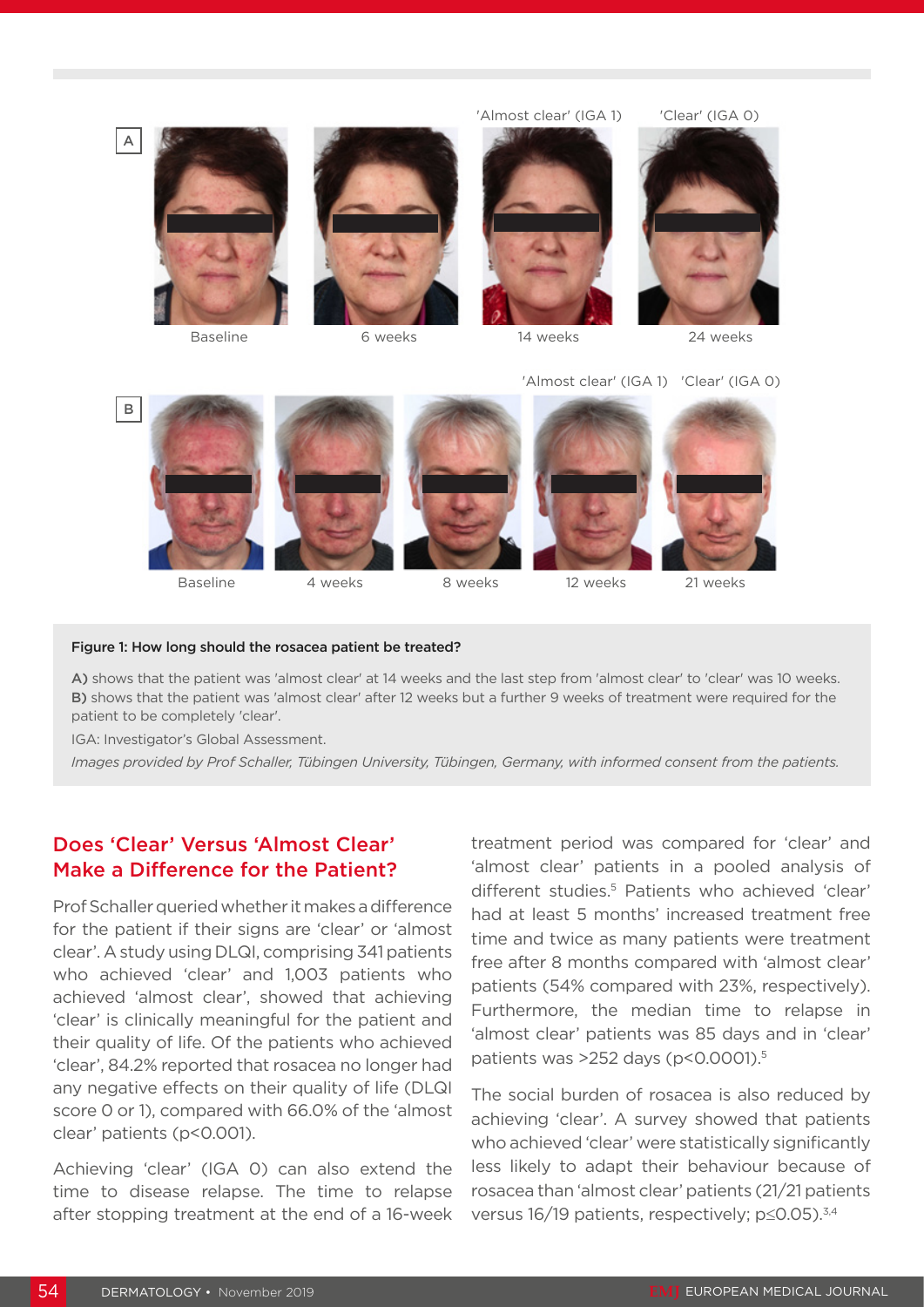In addition, achieving 'clear' can reduce the productivity burden of disease compared with achieving 'almost clear', but the difference is not statistically significant. A survey showed that of the patients who achieved 'clear', 72% reported no impact of rosacea on their productivity in the previous 7 days of work compared with 56% of 'almost clear' patients ('almost clear' n=71; 'clear' n=57; p=not significant).<sup>3,4</sup>

Once patients with rosacea are correctly diagnosed, aiming for 'clear' can lead to better patient outcomes. Prof Schaller summarised the benefits of achieving 'clear' as improved quality of life, longer time to relapse, reduced social burden, reduced productivity burden, and happier patients.<sup>3,5,</sup>

#### Rosacea Consensus: A Clear Diagnosis With a 'Clear' Goal

Prof Schaller posed the question: "How can we as healthcare providers better diagnose our patients and treat them to be 'clear'?" The ROSCO classification, treatment algorithm, and recommendations enable healthcare providers to make a clear diagnosis and aim treatment towards, and achieve, a 'clear' goal.<sup>2</sup>

The ROSCO panel used a phenotypic approach to rosacea diagnosis by representing the individual mix of clinical features of this disease.<sup>7</sup> Diagnosis according to phenotype aligns rosacea management to the patient's experience. The ROSCO panel used phenotypes or signs to define major and minor diagnostic features of rosacea. According to Prof Schaller, the idea behind this classification, to define signs or features to enable diagnosis of disease, is perhaps not so important for experienced healthcare providers but provides a good approach for healthcare providers who are less experienced in this therapeutic area.

Defined diagnostic features are individually diagnostic (presentation of only one of these features is required for diagnosis of rosacea): persistent centrofacial erythema intensified by triggers or phymatous changes.<sup>2</sup> Major features are only diagnostic in combination (presentation of two of these features is required for diagnosis of rosacea): flushing/transient centrofacial erythema, inflammatory papules and pustules, telangiectasia, or ocular manifestation (lid margin telangiectasia, blepharitis, keratitis/conjunctivitis,

sclerokeratitis).<sup>2</sup> Minor features include burning, stinging, or dry sensation of the skin and oedema.<sup>2</sup>

The ROSCO panel used the diagnostic and major features of rosacea to produce a treatment algorithm (Figure  $2)^{6}$ , in which these features are divided into mild, moderate, and severe categories. First-line treatment options for each of these features are presented.

#### Mixed Phenotype Rosacea

At least half of the rosacea patients seen by healthcare providers are considered by Prof Schaller (and the meeting audience) to have a mixed phenotype. Patients with a mixed phenotype, e.g., papules and erythema, should be asked what their perceived worst problem is and which is the most important phenotype to treat first. A patient based (rather than physician based) decision aligns with the patient's experiences and wishes. The physician can then discuss how long they expect to treat for the patient to be 'clear'; usually this requires ≤6 months because short-term treatment does not necessarily achieve this goal.

Prof Schaller described how he often sees patients with papules and pustules who have used doxycycline for 4 weeks, switched to metronidazole for 4 weeks, then switched to azelaic acid for 4 weeks and they say nothing helped to improve their rosacea. All these treatments help, but they require time. In some cases, it can take a long time for treatment to be effective, e.g., 10 months with doxycycline to achieve 'clear'.

In practice, patients can present with multiple phenotypes simultaneously (Figure 3).<sup>2</sup>

#### No Two Rosacea Patients are the Same: Three Case Studies

No two rosacea patients are the same, so treatment needs to be individualised. Here follows a description of the experiences of three rosacea patients.

Prof Schaller first focussed on the patient in Figure 1A, who was previously treated with azelaic acid for 5 years (a very long time in Prof Schaller's opinion), then switched to metronidazole gel 4 weeks before consultation.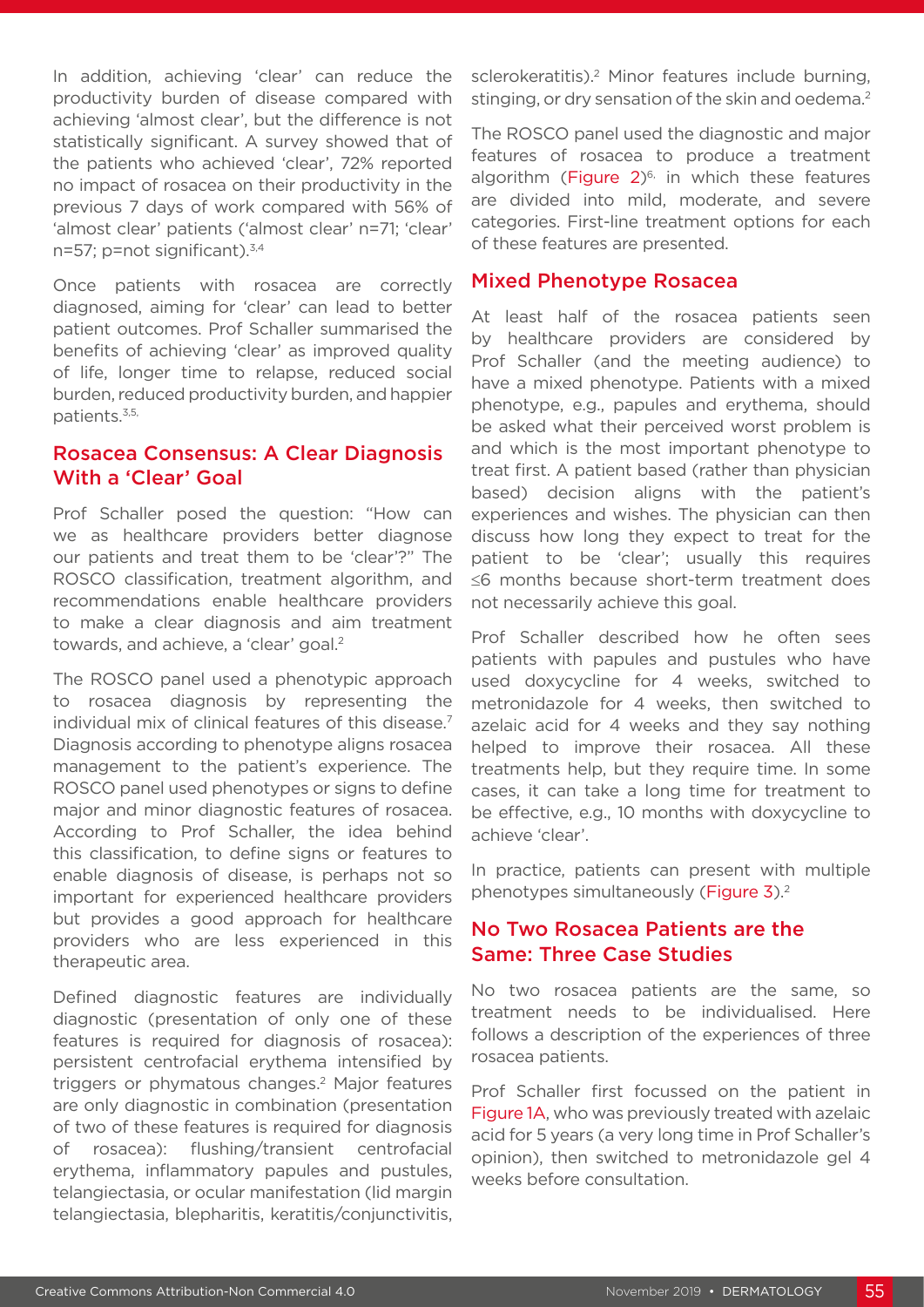| treatment<br>options                                                                                                                                                                                                                                                                                                                                                                                                                                |           |                                  |            |                  |                                     |           |                    |                         | Features                |                |            |                |                                |            |           |                                    |
|-----------------------------------------------------------------------------------------------------------------------------------------------------------------------------------------------------------------------------------------------------------------------------------------------------------------------------------------------------------------------------------------------------------------------------------------------------|-----------|----------------------------------|------------|------------------|-------------------------------------|-----------|--------------------|-------------------------|-------------------------|----------------|------------|----------------|--------------------------------|------------|-----------|------------------------------------|
|                                                                                                                                                                                                                                                                                                                                                                                                                                                     |           | Transient erythema<br>(flushing) |            |                  | Persistent<br>erythema <sup>+</sup> |           | Inflammatory       | papules/pustules        |                         | Telangiectasia |            |                | Phyma (clinically<br>inflamed) |            |           | Phyma (clinically<br>non-inflamed) |
|                                                                                                                                                                                                                                                                                                                                                                                                                                                     |           | NOD                              | <b>SEV</b> | ◠                | <b>SEV</b><br>NOD                   |           | NOD<br>$\supseteq$ | <b>SEV</b>              | $\frac{\Omega}{\Gamma}$ | NOD            | <b>SEV</b> | ≏              | NOD                            | <b>SEV</b> |           | SEV<br>NOD                         |
| General skincare                                                                                                                                                                                                                                                                                                                                                                                                                                    | $\bullet$ |                                  |            | $\mathbf{\circ}$ | $\bullet$                           | $\bullet$ |                    |                         | $\circ$                 |                |            | $\overline{O}$ |                                |            | $\bullet$ |                                    |
| a-Adrenergics*                                                                                                                                                                                                                                                                                                                                                                                                                                      | C         |                                  | $\bullet$  | $\bigcirc$       | $\bullet$                           |           |                    |                         |                         |                |            |                |                                |            |           |                                    |
| Azelaic acid                                                                                                                                                                                                                                                                                                                                                                                                                                        |           |                                  |            |                  |                                     | $\circ$   | O                  |                         |                         |                |            |                |                                |            |           |                                    |
| <b>Ivermectin</b><br>$\blacktriangledown$<br>adeurs<br><b>Topical</b>                                                                                                                                                                                                                                                                                                                                                                               |           |                                  |            |                  |                                     | O         | Ō                  | O                       |                         |                |            |                |                                |            |           |                                    |
| Metronidazole                                                                                                                                                                                                                                                                                                                                                                                                                                       |           |                                  |            |                  |                                     | O         | ◯                  |                         |                         |                |            |                |                                |            |           |                                    |
| B-blockers*                                                                                                                                                                                                                                                                                                                                                                                                                                         | $\bullet$ | $\bullet$                        | $\bullet$  |                  |                                     |           |                    |                         |                         |                |            |                |                                |            |           |                                    |
| Doxycycline <sup>#</sup><br>$\bf \delta$<br>adeuța<br><b>I<sub>61</sub>O</b>                                                                                                                                                                                                                                                                                                                                                                        |           |                                  |            |                  |                                     | $\bullet$ | $\bullet$          | $\overline{\mathbf{o}}$ |                         |                |            | $\bullet$      | $\bullet$                      | $\bullet$  |           |                                    |
| Isotretinoin                                                                                                                                                                                                                                                                                                                                                                                                                                        |           |                                  |            |                  |                                     |           |                    | $\bullet$               |                         |                |            | $\bullet$      | $\bullet$                      | $\bullet$  |           |                                    |
| Electrodesiccation                                                                                                                                                                                                                                                                                                                                                                                                                                  |           |                                  |            |                  |                                     |           |                    |                         | O                       | ◯              | $\bullet$  |                |                                |            |           |                                    |
| Intense pulsed lights §<br>Procedures                                                                                                                                                                                                                                                                                                                                                                                                               |           |                                  |            | $\circ$          | $\bullet$<br>O                      |           |                    |                         | O                       | D              | Э          |                |                                |            |           |                                    |
| Vascular laser §                                                                                                                                                                                                                                                                                                                                                                                                                                    |           |                                  |            | $\bigcirc$       | O                                   | $\bullet$ |                    |                         | $\bigcirc$              | О              | $\bullet$  |                |                                |            |           |                                    |
| Phycial modalities<br>JOGO                                                                                                                                                                                                                                                                                                                                                                                                                          |           |                                  |            |                  |                                     |           |                    |                         |                         |                |            |                |                                |            | О         |                                    |
| Figure 2: The Rosacea Consensus treatment algorithm.                                                                                                                                                                                                                                                                                                                                                                                                |           |                                  |            |                  |                                     |           |                    |                         |                         |                |            |                |                                |            |           |                                    |
| $^*$ There is limited evidence to support the use of topical α-adrenergic modulating agents or oral β-blockers for treatment of flushing/transient erythema. However,<br>clinical experience indicates they could be considered in certain situations. *Persistent centrofacial erythema associated with periodic intensification by potential                                                                                                      |           |                                  |            |                  |                                     |           |                    |                         |                         |                |            |                |                                |            |           |                                    |
| possible from indirect comparison. SUse of intense pulsed light and vascular lasers in darker skin phototypes may require consideration by a healthcare provider with<br>trigger factors. ‡Doxycycline 40 mg modified-release superior to placebo; doxycycline 40 mg modified-release noninferior to doxycycline 100 mg. No inference<br>experience in this situation. (e.g., pulsed-dye laser and 532-nM KTP laser.<br>MOD: moderate; SEV: severe. |           |                                  |            |                  |                                     |           |                    |                         |                         |                |            |                |                                |            |           |                                    |
|                                                                                                                                                                                                                                                                                                                                                                                                                                                     |           |                                  |            |                  |                                     |           |                    |                         |                         |                |            |                |                                |            |           |                                    |
| Adapted from Schaller et al. <sup>6</sup> and Schaller et al. <sup>7</sup>                                                                                                                                                                                                                                                                                                                                                                          |           |                                  |            |                  |                                     |           |                    |                         |                         |                |            |                |                                |            |           |                                    |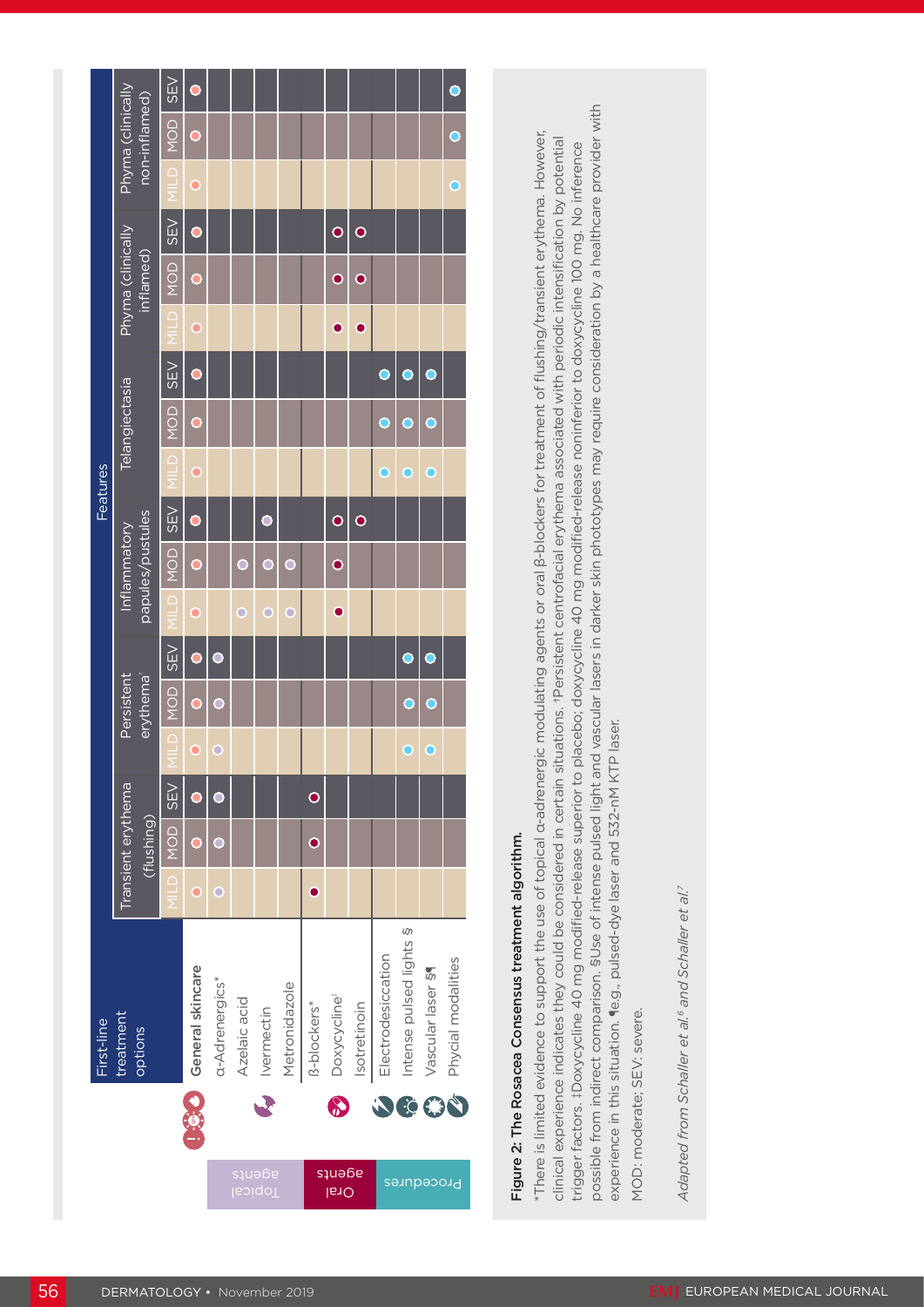

#### Figure 3: Patients presenting with multiple phenotypes simultaneously.

In each case, the patient was asked which sign they wanted treated first. A) Patient indicated their nose was the main problem; therefore, the patient was prescribed very low dose isotretinoin to treat the phymatous rosacea. After 3–4 months, a discussion would take place about the option to operate to excise the sebaceous glands of the nose. Prof Schaller recommended brimonidine to treat the persistent facial erythema, and ivermectin or metronidazole to treat the papules and pustules. B) Patient had persistent facial erythema for 3-4 months, infiltrated plaque, papules at the lip edges, pustules, blepharitis, and dry eyes. This patient required a combination of different treatments, particularly for the ocular signs. C) Patient had infiltrated plaque, papules, pustules, phymatous changes, and ocular signs and also required a combination of different treatments.

*Images provided by Prof Schaller, Tübingen University, Tübingen, Germany, with informed consent from the patients.*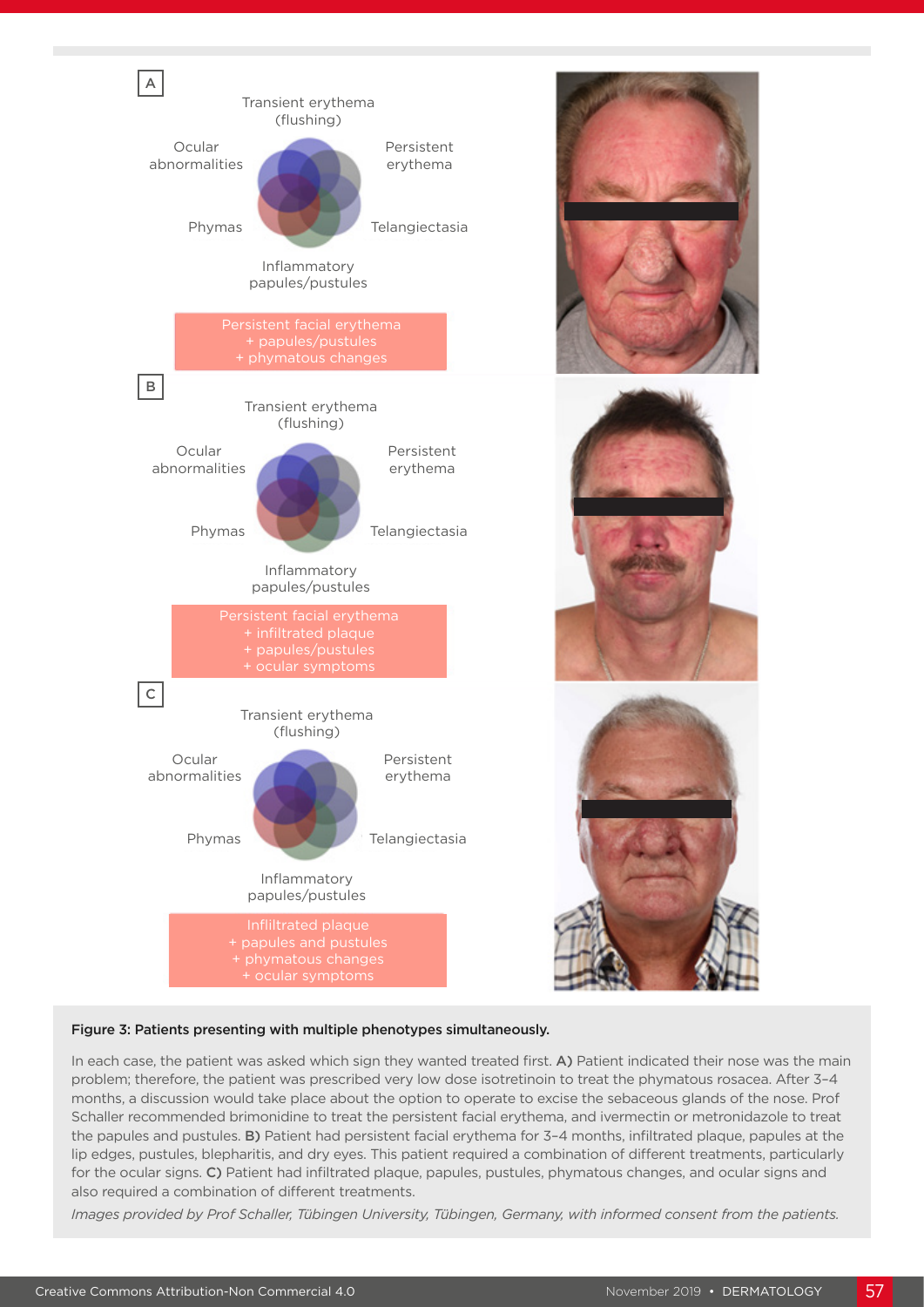At this point the patient felt hopeless about her disease. Using the ROSCO treatment algorithm (Figure 2), Prof Schaller classified the patient's disease as moderate inflammatory papules/pustules, with azelaic acid, ivermectin, metronidazole, doxycycline, and isotretinoin as the treatment options. Prof Schaller asked the audience which would be their treatment of choice for this patient. He explained that every answer is correct because any of these treatments can be used, although he did not recommend azelaic acid because this cream had been used for 5 years without success. As the audience proposed, the patient was prescribed ivermectin and the expectations of treatment and the time required to achieve 'clear' (≤6 months) were discussed with the patient.

The treatment aim was 'clear' and the treatment plan comprised ivermectin 1% cream monotherapy and a routine skincare regimen. At Week 6, the patient had significantly improved, further improvement was seen at 14 weeks, when the patient was 'almost clear', and at Week 24 the patient was 'clear' (Figure 1A). Maintenance therapy for this patient is ivermectin 1% cream twice a week. Prof Schaller clarified that he always recommends a maintenance therapy at a reduced frequency compared with active treatment to help the patient in the long term.

Prof Schaller then described a young female patient (aged 18 years) who presented with severe ocular manifestations (confirmed severe blepharoconjunctivitis), persistent erythema, papules, and pustules. Ocular signs are more often seen in younger patients, particularly children, with cases of undiagnosed severe ocular rosacea more severe in children than in adults. The patient had a 4–5-year history of facial skin problems, had undergone multiple operations for chalazia, and had received systemic antibiotics (specifics unknown) and a variety of creams (including cortisone). Chalazia represents the beginning of ocular rosacea in patients.

Using the ROSCO treatment algorithm (Figure 2), Prof Schaller diagnosed severe inflammatory lesions and moderate persistent erythema. With the treatment aim of 'clear', oral doxycycline at 100 mg/day for 3 months followed by 40 mg modified release capsules once daily (QD) was prescribed to treat ocular signs, ivermectin 1% cream QD for inflammatory lesions, and brimonidine as required for erythema (the latter was also the maintenance treatment). At Month 10, the patient was completely 'clear' of ocular signs, with papules and pustules completely clearing before then.

Prof Schaller then considered the patient in Figure 1B, who had rosacea with skin and eye involvement since 2014 and had tried many topical treatments with little or no success. The last treatment the patient had tried was doxycycline 50 mg twice daily plus metronidazole from November 2015 to July 2016. Using the ROSCO treatment algorithm (Figure 2), Prof Schaller diagnosed the patient as having severe papules and pustules. Isotretinoin was recommended at the initial consultation but the patient refused, fearing the side effects (Prof Schaller highlighted that at low dosage, these side effects are not likely to be present), and they also refused systemic treatment with doxycycline, but the patient was desperate for a solution.

Again, the treatment aim was 'clear' (IGA 0) and ivermectin 1% cream monotherapy QD was prescribed for 12 weeks because this is the only topical treatment that would improve severe inflammatory lesions. As shown in Figure 1B, there was improvement by Week 4, with further improvement at Week 8 and the patient was 'almost clear' at Week 12. The patient was asked again at 12 weeks if they wanted doxycycline and this time they agreed. Combination therapy with topical ivermectin and doxycycline 40 mg modified release capsules QD (which has shown superior results to ivermectin plus placebo in a randomised Phase IIIb/IV study) was taken from 12 weeks and complete lesion clearance was seen at Week 21. The patient had not expected a large improvement and was happy with his treatment. Maintenance therapy for this patient is ivermectin 1% cream QD.

#### The Target is 'Clear': Rosacea Consensus Can Help

Prof Schaller concluded that the ROSCO classification, treatment algorithm, and recommendations have simplified the task of effective diagnosis and treatment of rosacea by addressing the multiple features and aiming for 'clear'.6 A phenotype-based approach could improve patient outcomes to 'clear', with 'clear' versus 'almost clear' being the primary objective because of the extended relapse time and patient quality of life benefits.<sup>6,7</sup>